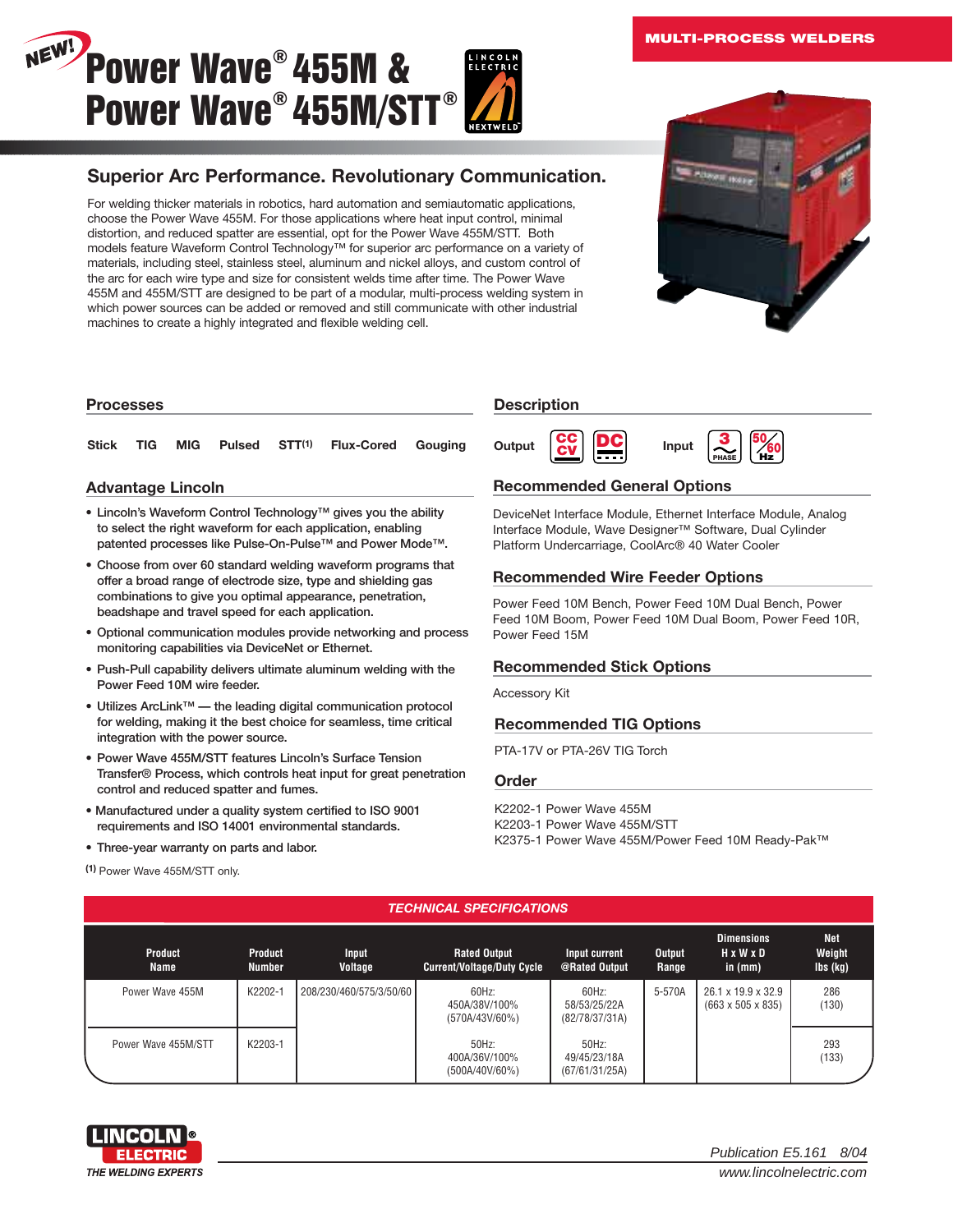

# *WHAT IS NEXTWELD®?*

Nextweld integrates Lincoln's technologies, processes and products to create a comprehensive, flexible, user-friendly welding system that can increase efficiency and reduce fabrication costs. Waveform Control Technology™ and digital communications

provide the foundation for Nextweld innovations like Pulse-On-Pulse™, Power Mode™, STT® and ArcLink®. Look for Nextweld for ultimate arc control, high efficiency/reliability and seamless system integration.

#### *Waveform Control Technology®*

#### *Driving Superior Welding Performance*

Lincoln's Waveform Control Technology controls and shapes the output waveforms (or weld modes) to adapt to virtually any application, material or weld position. In addition, you can have our Application Engineering department add or customize standard waveform programs or request Lincoln Wave Designer™ software to build or customize waveform progams yourself.





#### *Lincoln Nextweld Innovations for Challenging Applications*

Waveform Control Technology makes it possible to take advantage of Lincoln Nextweld innovations like these patented processes using the Power Wave 455M and a Power Feed 10M wire feeder:



*Pulse-On-Pulse on 3 mm Aluminum*

**Pulse-On-Pulse™** uses a sequence of varying pulse wave shapes to produce a TIG-like bead appearance and excellent weld properties when MIG welding aluminum. Pulse-On-Pulse controls arc length and heat input together, making it easier to achieve good penetration.

*For more information see Nextweld Document #NX-2.10*

**Power Mode**™ uses high-speed regulation of output power to deliver extremely fast response to changes in the arc, for example, when using a whip technique. The result is improved MIG welding performance, including low spatter, very uniform, consistent bead wetting and controlled penetration. Power Mode benefits are especially apparent on low voltage aplications on thin steel and stainless steel material less than 20 gauge (0.7 mm). It also delivers excellent arc characteristics on aluminum and other alloys such as silicone bronze and nickel alloys.

*For more information see Nextweld Document #NX-2.60*



*Power Mode reduces spatter and improves bead appearance, even for low voltage procedures on stainless.*



*Power Mode aids bead wetting and penetration on aluminum.*

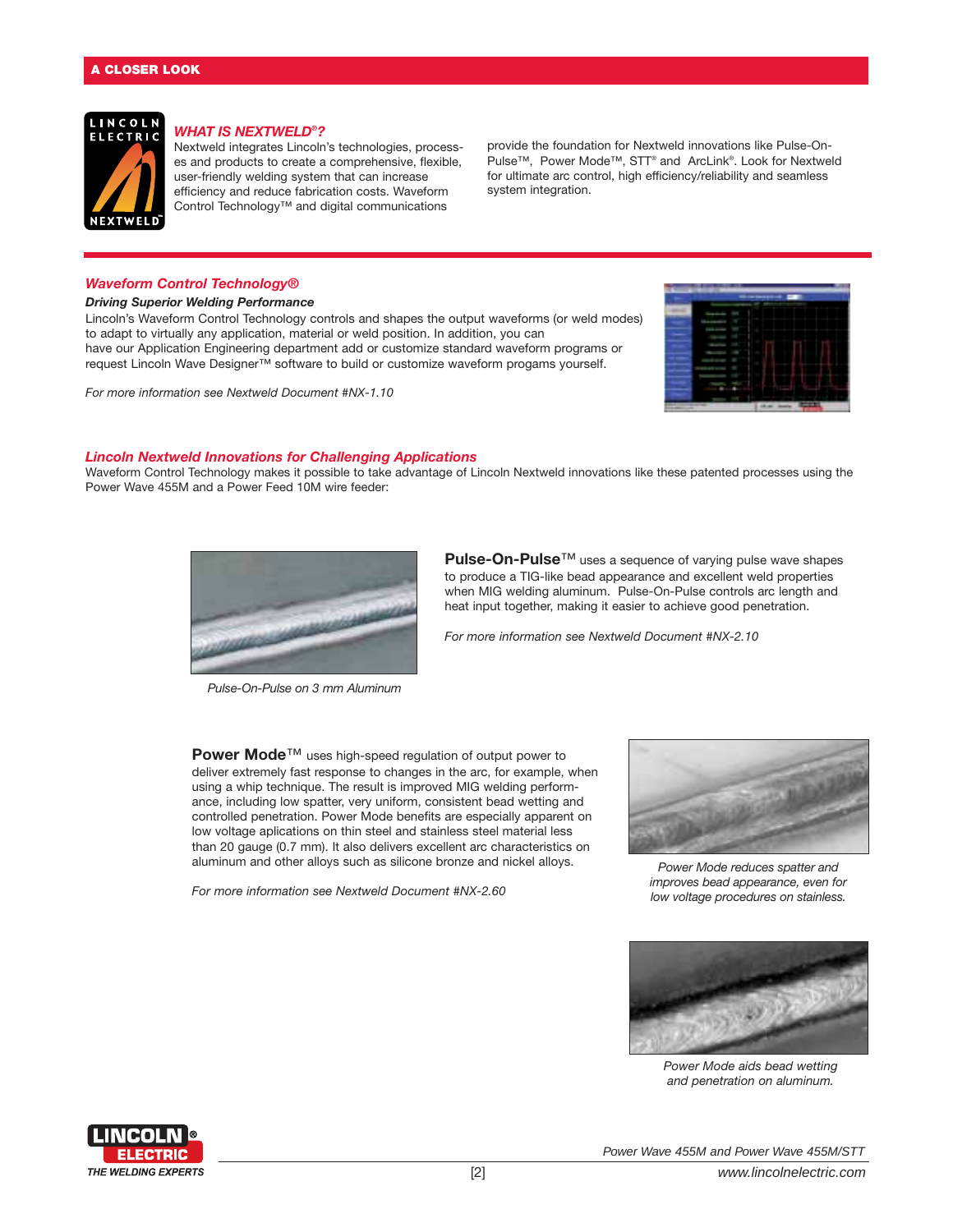

Pulsed MIG varies weld current between peak (high heat) and background (low heat) current to provide better control of heat input, which reduces warping and burnthrough on thin materials. Pulsed MIG also enables in-the-flat, horizontal, vertical up, or overhead welding without a slag system. It can be used in hard automation, robotic, and high production semiautomatic applications. Optimized GMAW-P waveforms are readily available to use on aluminum, carbon steel, high strength low alloy steel, stainless steel, and nickel alloys.

*For more information see Nextweld Document #NX-2.70*

# **STT® (Surface Tension Transfer®)** is a

controlled GMAW short circuit transfer process that uses current controls to adjust the heat independent of wire feed speed, resulting in superior arc performance, good penetration, low heat input control, and reduced spatter and fumes.

*For more information see Nextweld Document #NX-2.20*



*Conventional CV short circuit transfer using CO2 and .045" solid wire.*



*STT using CO2 and .045" solid wire. Note reduced spatter and fume.*

#### *Digital Communications Fast, Reliable, System-Wide*



ArcLink is the leading digital communications protocol for the arc welding industry. It integrates all welding components for seamless, time-critical data transfer. The strength of ArcLink lies in the ability to communicate with each system component in a pre-defined welding language. In addition, ArcLink is an open communications protocol, meaning that Lincoln Electric publishes how it works and encourages other companies to adopt it.

# **DeviceNet**

DeviceNet is a communications protocol widely used throughout the automotive, semiconductor, and packaging industries. In its typical application, DeviceNet works in conjunction with a programmable Logic Controller (PLC) and several system devices to provide a framework for data trafficking and monitoring.

 $\frac{1}{2\pi}$ ArcLink. **ETHERNET** 

Ethernet is a specification for networking that provides the ability to pull large amounts of information into monitoring and supervisory applications.

*For more information see Nextweld Document #NX-1.30*

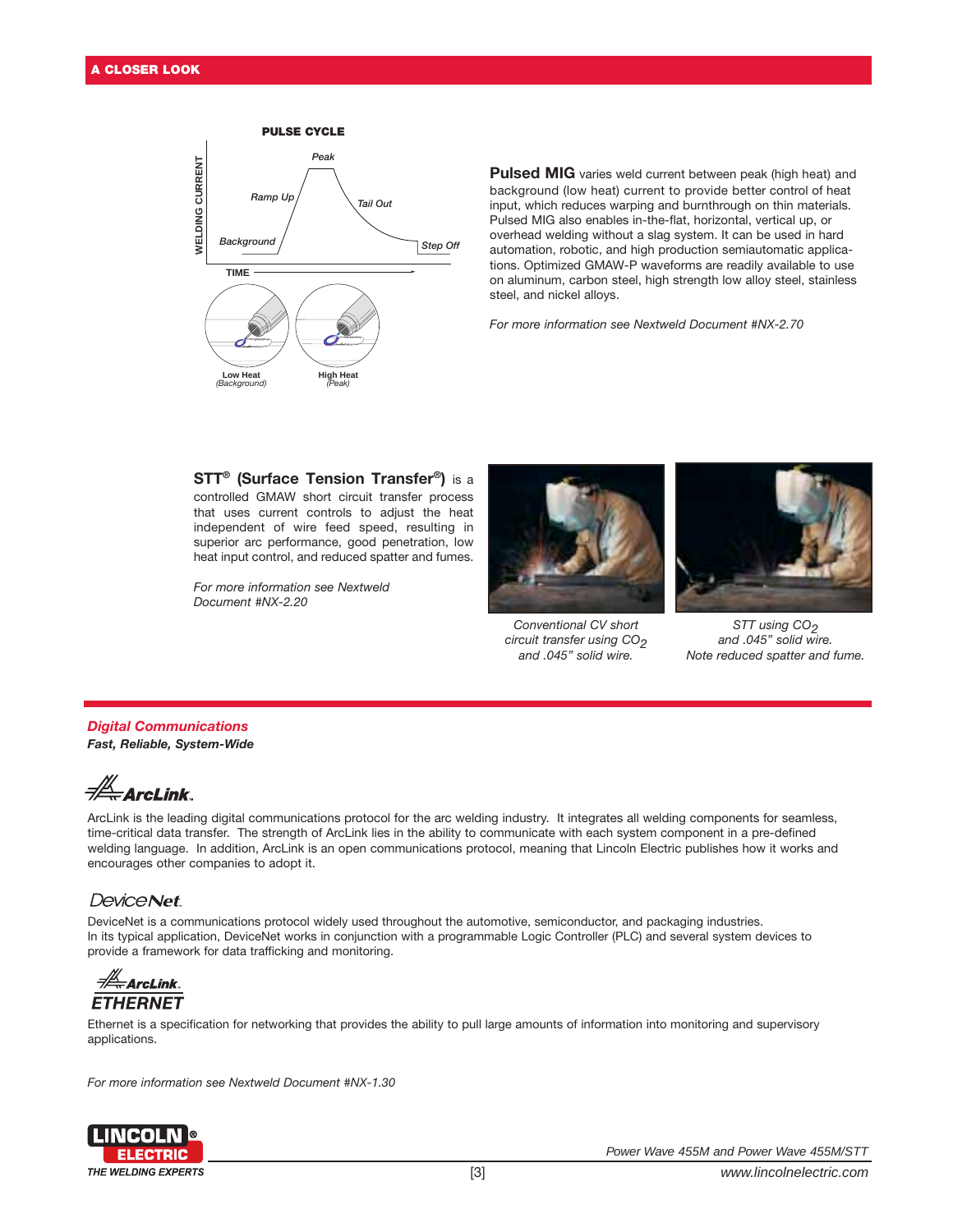# *Digital Communications, Cont.*





*Power Wave 455M and 455M/STT Front Panel*



1. Thermal Light

- 2. Power Supply Status Light
- 3. On/Off Switch
- 4. Communication Module Status Light (DeviceNet or Ethernet/DeviceNet) (Optional)
- 5. Feeder Status Light (for Power Feed 10R) (Optional)
- 6. Communication Interface Module DeviceNet or Ethernet/DeviceNet upgrades can be field installed.
- 7. Robotic wire drive module upgrade can be field installed.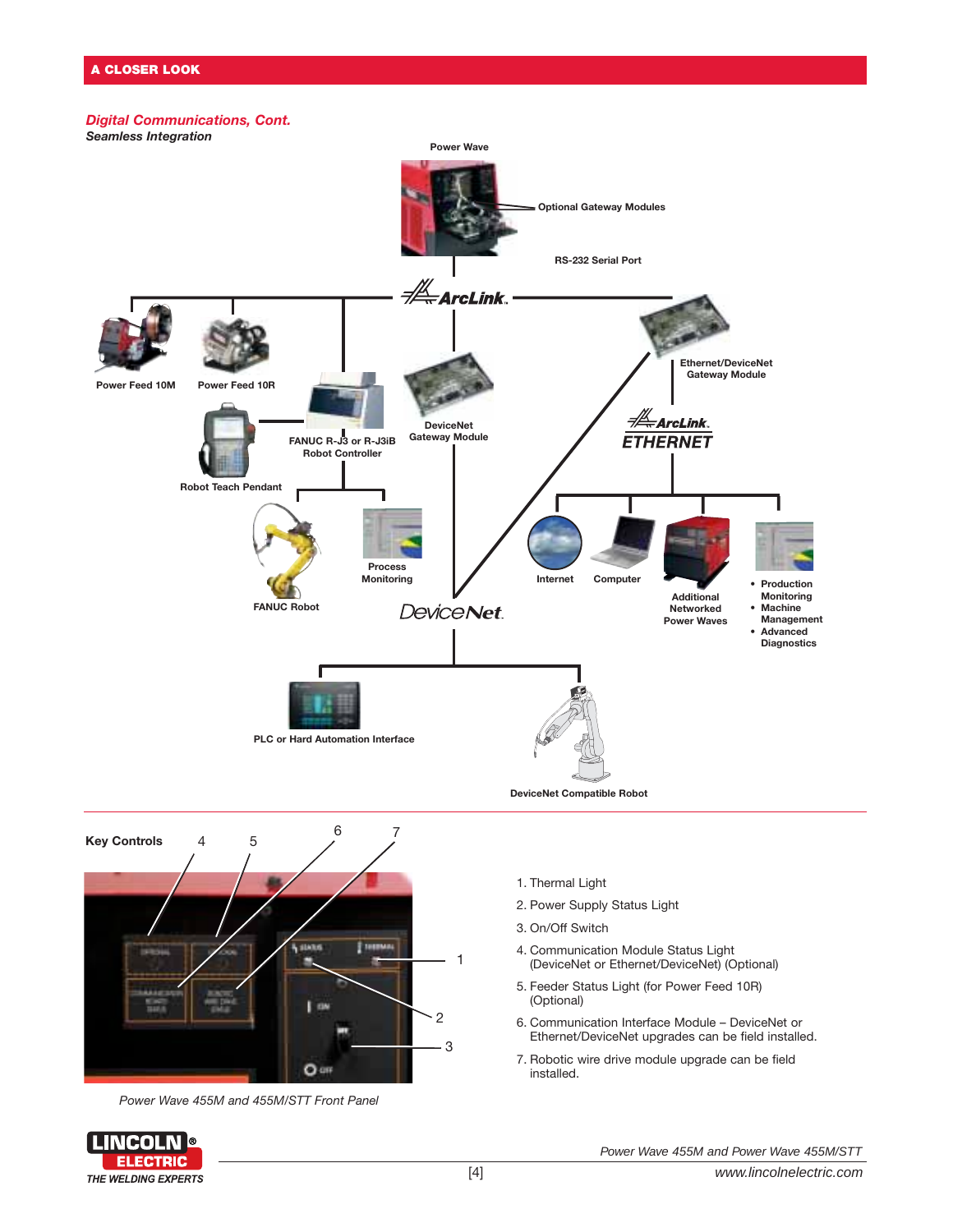# **Key Controls, Cont.**



*Power Wave 455M and 455M/STT Front Panel*



- 1. DeviceNet or Ethernet/DeviceNet Receptacle (optional)
- 2. ArcLink Receptacle
- 3. Work Sense Lead Receptacle
- 4. RS-232 Serial Communication Port
- 5. STT Stud (not shown)
- 6. Positive Output Stud
- 7. CB1 (10A) 40VDC
- 8. 115 VAC Duplex Receptacle
- 9. CB1 (10A) 40VDC
- 10. Negative Output Stud

#### **Power Wave® 455M/Power Feed 10M Ready-Pak™**

Take the hassle out of ordering — Order a Ready-Pak™ pre-assembled welding package. **Includes:**

- 
- Power Wave 455M Power Source
- Power Feed 10M Single Bench Model Wire Feeder
- .040-.045" (1.0-1.1 mm) Drive Roll and Guide Tube Kit
- Magnum® 400 Gun and Cable Kit
- Work Lead Package
- Harris® Flowmeter Regulator (includes adapter and 10 ft. hose)

#### **Order K2375-1**





Power Wave 455M and Power Wave 455M/STT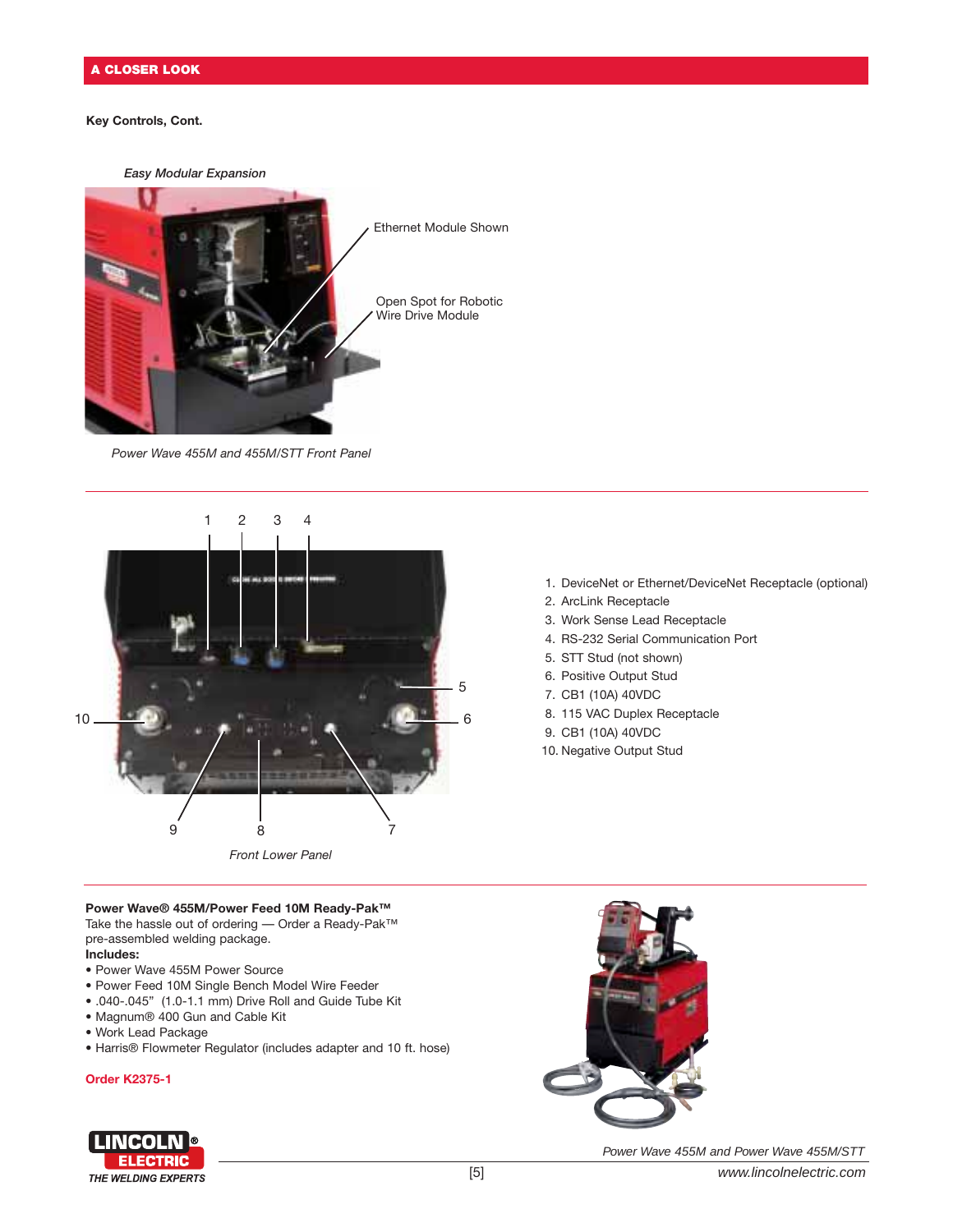# *QUALITY AND RELIABILITY*

#### **Design**

Safety, reliability and serviceability are built into Lincoln's inverter design.

- A Power Wave inverter operates at a high efficiency (88-90%) with a 95% minimum power factor at rated output and is capable of operating from a universal input voltage (208 to 575 volts).
- Open construction for preventative maintenance and diagnostics.
- Thermostatically protected.
- Electronic output over-current protection and electronic input over-voltage protection.
- Operating Temperature Range: -20ºC to +40ºC.
- Storage Temperature Range: -40ºC to +40ºC.
- Double insulation and varnish on main transformer.
- Shielded heavy duty input contactor in tightly sealed environmental enclosure.
- Electrical connections coated with insulating compound for long term reliability in harsh environments.
- Automotive grade sleeves protect leads from abrasion.
- Tough PC Boards potted and trayed, filed with epoxy, double locked harness connectors, environmentally protected connectors, electrical silicone grease, high current rating. Extra attention to detail provides excellent protection from dirt, dust and the environment.
- Efficient Cooling System with industrial motor with sealed bearings and metal fan blade.
- Fan-As-Needed™ reduces power consumption and the amount of debris that gets drawn into the machine by shutting the fan down when it is not needed.



*Cooling System*



*Open Construction*



*Coated Electrical Connections*



*Automotive Grade Sleeves*



### **Testing and Reliability**

All Lincoln inverters are fully tested for reliability before and after assembly.

- Each machine undergoes a functional weld test to ensure performance.
- Lincoln inverters are operated in an environmental chamber under extreme conditions of temperature and humidity.
- Mechanical testing, including vibration and drop testing, is performed
- Extensive temperature testing is performed to ensure that all components are running within allowable range.
- Three-year warranty on parts and labor.
- Manufactured under a quality system certified to ISO 9001 requirements and ISO 14001 environmental standards.
- Designed to the IEC/EN 60974-1 standard. Meets tough NEMA EW 1, CSA NRTL/C standards.
- Meets rigorous IP21S environmental rating.



*Environmental Chamber*



*Manufacturing and Testing*

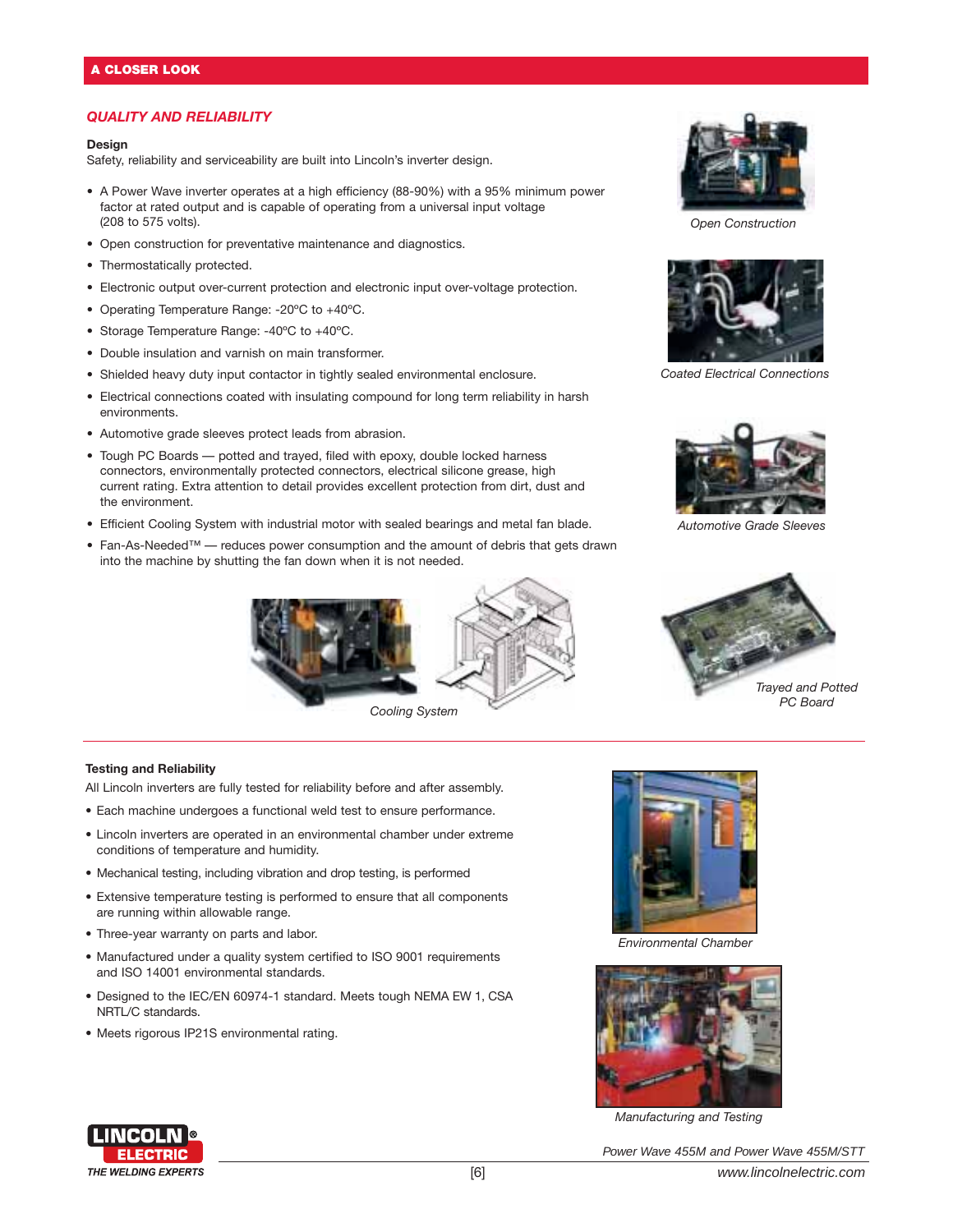# *GENERAL OPTIONS*

**DeviceNet Interface Module** This module provides Networking capabilities for Output Control, Weld Settings, Weld Mode Selection and Data Logging.



# **Order K2206-1 Ethernet/DeviceNet Interface**

**Module** This module provides all DeviceNet functionality as well as networking capabilities for Weld Development, Data Logging, Systems Updates, Diagnostics, Weld Settings and Weld Mode Selection. **Order K2207-1**

# **Analog Interface Module**

This module provides Analog and Discrete Inputs/Outputs (I/O) for trigger controls plus feedbacks. **Contact Lincoln Automation at (216) 383-2667 for information.**

# **Wave Designer Software**

This software allows you to program your own waveforms. Custom parameters include peak and background current, frequency, pulse widths and others. **Contact Lincoln Application Engineering department for information.**

# **Dual Cylinder**

**Platform Undercarriage** Platform undercarriage for mounting two gas cylinders at rear of welder. **Order K1570-1**

# **Cool Arc® 40 Water Cooler** Energy-efficient long life cooler for

water-cooled welding applications. **Order K1813-1** for 115V **Order K2187-1** for 230V

# *WIRE FEEDER OPTIONS*

#### **Power Feed 10M Bench & Dual Bench**

Choose the Power Feed 10M Bench Models for automotive manufacturing, shipbuilding, pressure vessels/heavy plate, oil, gas and pipeline construction, particularly where code-quality work is required. The Power Feed 10M Dual Bench has all the features of the Power Feed 10M Bench, plus a second wire reel for twice the productivity. **Order K2230-1 Bench Order K2234-1 Dual Bench**













# *WIRE FEEDER OPTIONS CONT.*

#### **Power Feed 10M Boom & Dual Boom**

Choose the Power Feed 10M Boom Models for boom arm applications in automotive manufacturing, shipbuilding, pressure vessels/heavy plate, oil, gas and pipeline construction, particularly where codequality work is required. The Power Feed 10M Dual Boom has all the features of the Power Feed 10M Boom, plus a second wire reel for twice the productivity. **Order K2314-1 Boom Order K2316-1 Dual Boom**

**Power Feed 10R**

# The Power Feed 10R is a high

performance, digitally controlled wire feeder designed to be part of a modular, multi-process welding system. It is specifically designed to mount to a robot arm or to use in hard automation applications.

**Order K1780-2 Contact Lincoln Automation at (216) 383-2667 for Power Wave Robotic upgrade.**

#### **Power Feed 15M**

Designed for field construction, pipelines, offshore and shipyards. The only wire feeder on the market that is both digital and portable. Designed exclusively for use with Power Wave power sources. **Order K2196-1**

# *STICK OPTIONS*

#### **Accessory Kit**

For stick welding. Includes 35 ft. (10.7m) 2/0 electrode cable with lug, 30 ft. (9.1m) 2/0 work cable with lugs, headshield, filter plate, work clamp and electrode holder. 400 amp capacity.

**Order K704**

# *TIG OPTIONS*

**PTA-17V TIG Torch (12.5 ft. 2 pc)** Air-cooled TIG torch, rated 150 amps at 60% duty cycle. Equipped with a valve for gas flow control. **Order K1782-7**

#### **PTA-26V TIG Torch (12.5 ft. 2 pc)**

Air-cooled TIG torch, rated 200 amps at 60% duty cycle. Equipped with a valve for gas flow control. **Order K1783-7**

Power Wave 455M and Power Wave 455M/STT